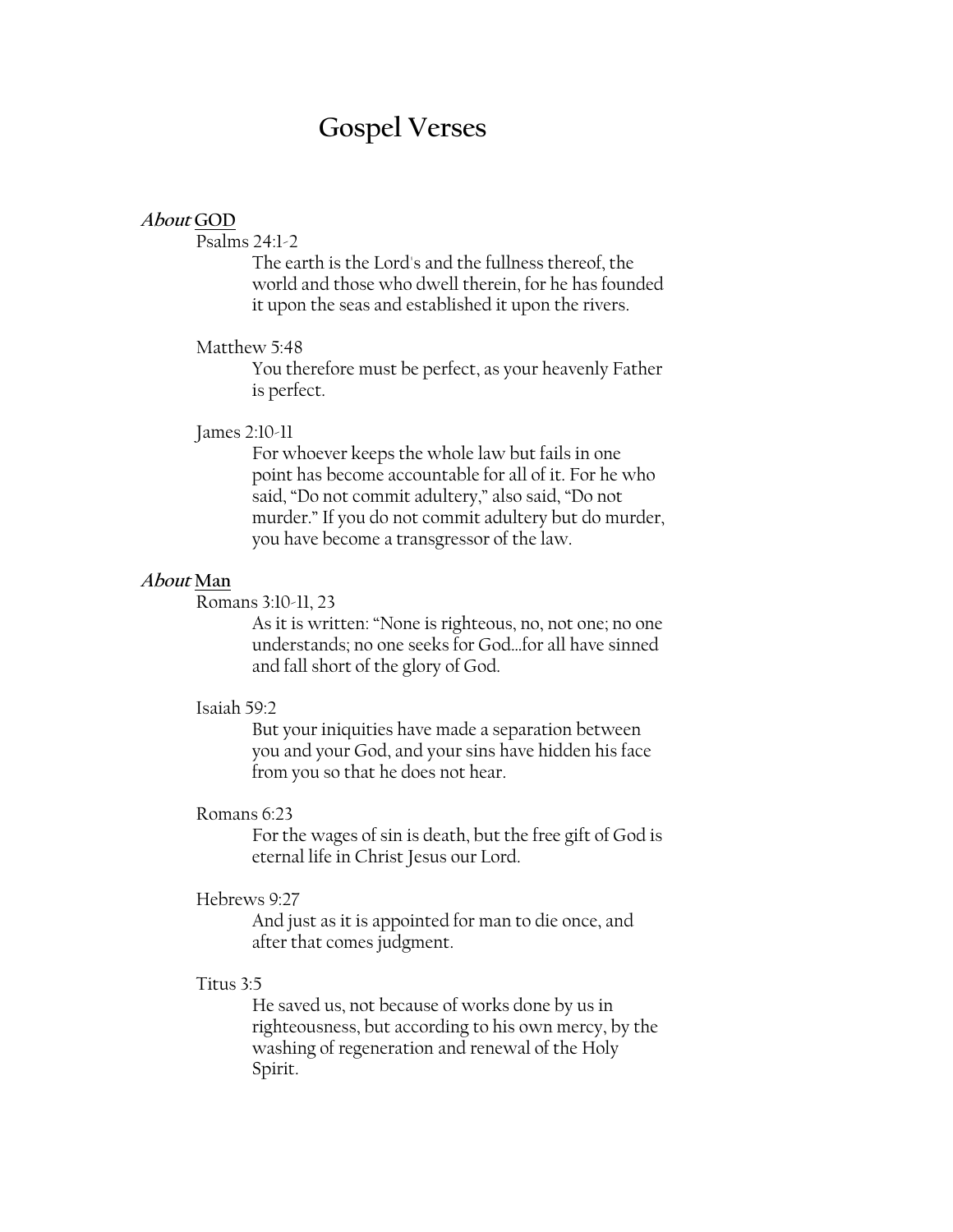## **About Christ**

# Colossians 2:9

For in Him all the fullness of Deity dwells in bodily form,

## Romans 5:8

But God demonstrates His own love toward us, in that while we were yet sinners, Christ died for us.

## Hebrews 9:28

So Christ, having been offered once to bear the sins of many, will appear a second time, not to deal with sin but to save those who are eagerly waiting for him.

## 2 Corinthians 5:21

For our sake he made him to be sin who knew no sin, so that in him we might become the righteousness of God.

# Colossians 2:13

And you, who were dead in your trespasses and the uncircumcision of your flesh, God made alive together with him, having forgiven us all our trespasses.

#### 1 Peter 2:24

He himself bore our sins in his body on the tree, that we might die to sin and live to righteousness. By his wounds you have been healed.

## **About the Sinners Response**

#### Mark 1:14-15

Jesus came into Galilee, proclaiming the gospel of God, and saying, "The time is fulfilled, and the kingdom of God is at hand; repent and believe in the gospel."

# 2 Corinthians 7:9-10

As it is, I rejoice, not because you were grieved, but because you were grieved into repenting. For you felt a godly grief, so that you suffered no loss through us. For godly grief produces a repentance that leads to salvation without regret, whereas worldly grief produces death.